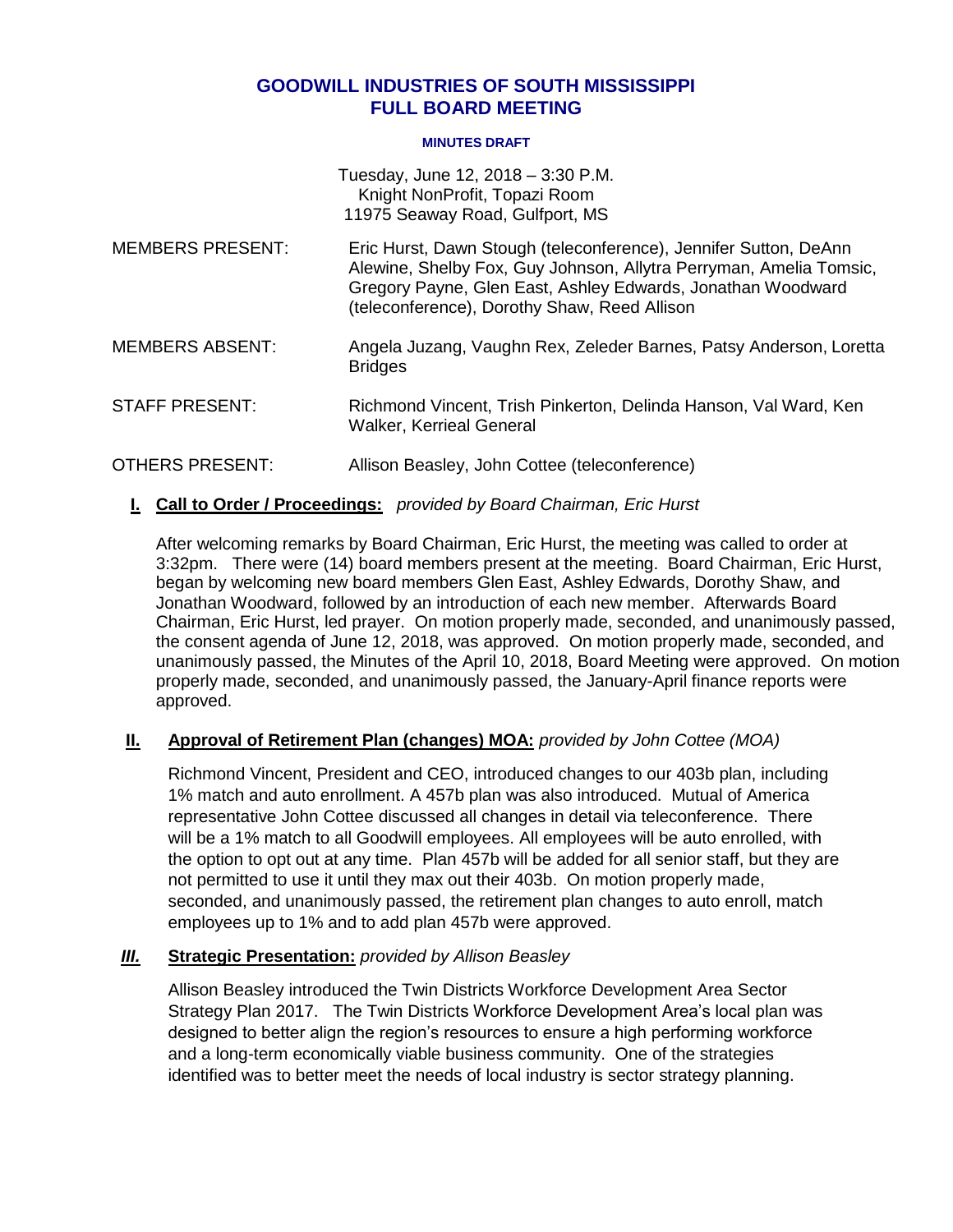# *IV.* **Adjourn:** *provided by Board Chairman, Eric Hurst*

Board Chair, Eric Hurst, asked if there was any additional discussion at this time. Hearing none, a motion to adjourn the meeting was made, seconded, and unanimously passed. Meeting was adjourned.

Respectfully submitted,

DeAnn Alewine Board Secretary Goodwill Industries of South Mississippi